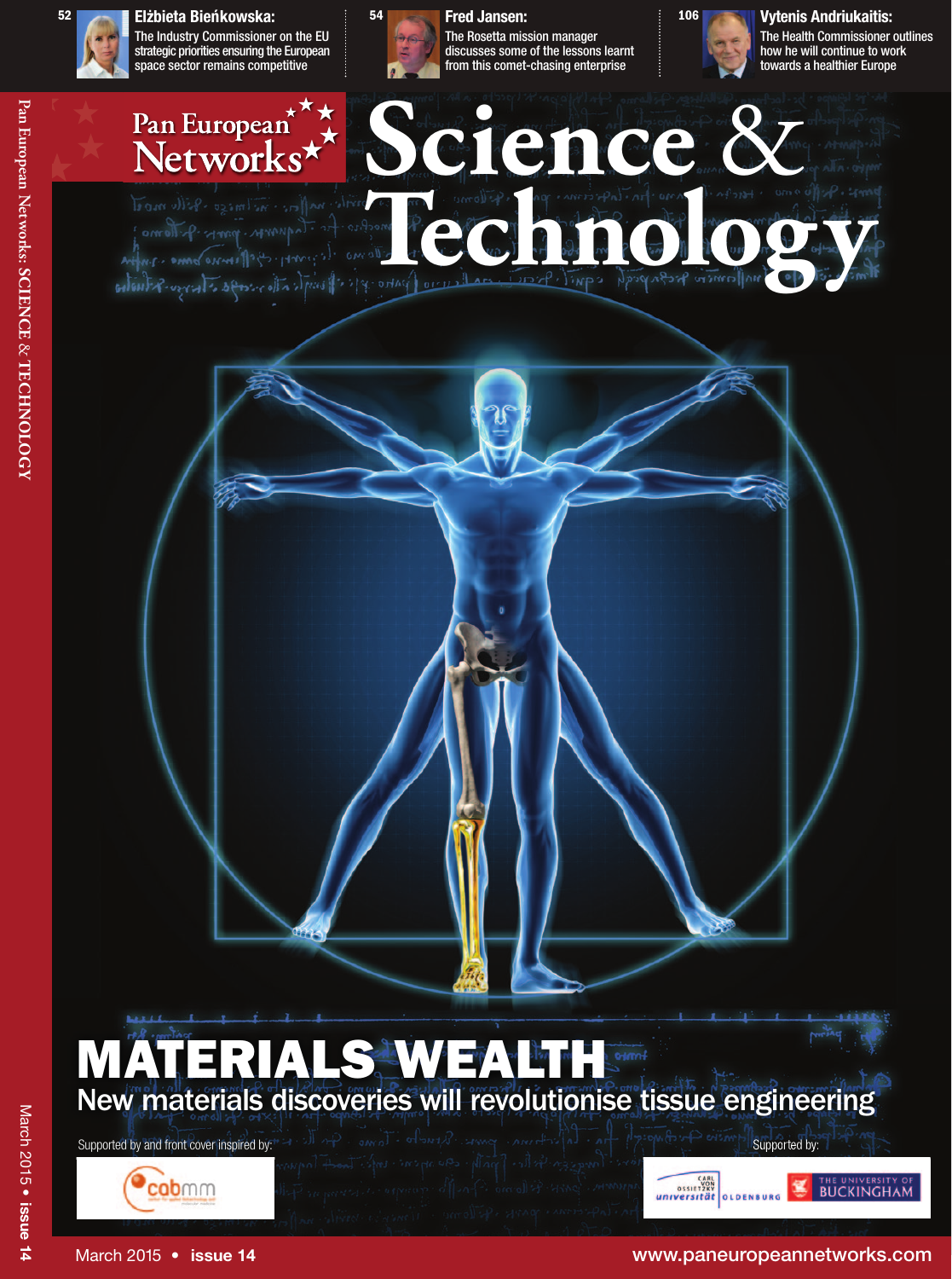## ON THE TRAIL OF ZOONOTIC PATHOGENS

The use of a combination of comparative and functional genomics helps **to survey, prevent and combat bacterial infections of humans and livestock, as Ulrich Dobrindt and Helge Karch discuss**

One research focus at the Institute of Hygiene, University of Münster, is based on whole genome sequence information and aims at the analysis of the evolution and epidemiology of clinically relevant bacterial pathogens, as Münster, is based on whole genome sequence information and aims at the analysis of the evolution and epidemiology of clinically relevant bacterial pathogens, as well as their virulence and resistance-related traits and zoonotic risk.

In recent years, the number of infections caused by antibioticresistant pathogens has drastically increased worldwide. Many of the traditional antibiotics have become ineffective in the treatment of infections in humans and animals. This is a serious problem for our healthcare system because infections caused by multidrug-resistant bacteria are difficult to treat, extend the duration of treatment, and lead to increased mortality and higher treatment costs. The development and spread of resistant human pathogens correlates with the extensive use of antibiotics in livestock production.

Enterohaemorrhagic Escherichia coli (EHEC) naturally colonise the intestines of ruminants and are excreted in the animal faeces. EHEC infections may be associated with a severe course of illness and lifelong disability (e.g. hypertension or renal insufficiency), and can be fatal. Accordingly, EHEC are among the most important bacterial pathogens that can be transmitted through food. Similarly, Methicillin-resistant Staphylococcus aureus (MRSA) and ESBL-expressing enterobacteria are important human pathogens responsible for severe infection, but they also colonise food-producing animals, e.g. pigs, cattle or poultry. From these reservoirs they can be directly, or via the food chain, transmitted to humans and cause disease, even epidemics, thus placing a burden on human health and



Fig. 1 NGS and comparative genomics are powerful tools for public health and food safety issues and improve the elucidation of transmission routes, the surveillance of outbreaks and the detection/risk assessment of zoonotic pathogens

veterinary systems. This negatively affects the security of food, sustainability of the food chain, as well as consumer confidence in food and food trade. 'One health' approaches are required to analyse the reservoirs, evolution, virulence and resistance traits of these zoonotic pathogens in the human and veterinary fields, including the food chain.

<u>Profile Service</u>

**PROFILE** 

## **DNA sequence-based approaches for surveillance of outbreaks and transmission routes of zoonotic pathogens**

Next-generation sequencing (NGS) and comparative analysis of complete genomes offer a high discriminatory power for the (sub)typing of bacterial isolates. The combination of DNA sequence data and temporal-geographic or disease or phenotype information enables us to identify so far unrecognised genetic relationships. Consequently, these approaches are important for public health issues, including improved surveillance and identification of outbreaks. The availability and storage of large bacterial genome datasets in combination with other metadata allows us to rapidly identify common sources of infection and to improve our understanding of outbreaks (Fig. 1). As zoonotic pathogens are frequently spread even via long distances by vectors, which are contaminated by very low numbers of pathogens, molecular epidemiology and typing of foodborne pathogens require very sensitive and comprehensive approaches.

Using Campylobacter and EHEC as model systems, we generated DNA sequence-based data and combined them with clinical, microbiological, epidemiological analyses to develop tools for improved risk assessment for public health, food and animal health. Our work identified single nucleotide polymorphisms in EHEC or Campylobacter biomarkers (e.g. the Shiga toxinencoding or flagellin-encoding genes), which could be correlated with host specificity, their phylogenetic background and the clinical outcome. Molecular epidemiological analyses of MRSA isolates based on S. aureus protein A (spa) typing allowed the comparison of MRSA strains associated with human infection with isolates from livestock animals, and demonstrated that livestock-associated MRSA clones can be major sources of human infection.

Under the framework of different national and international consortia, also supported by the European Community under the Seventh Framework Programme (FP7), we compare EHEC and other E. coli genome sequence data to identify discriminative biomarkers. Our findings contribute to improved pathogen monitoring by rapid identification and comparison of different isolates. This will also result in a better understanding of the ecology of these bacteria in their animal reservoir, their survival